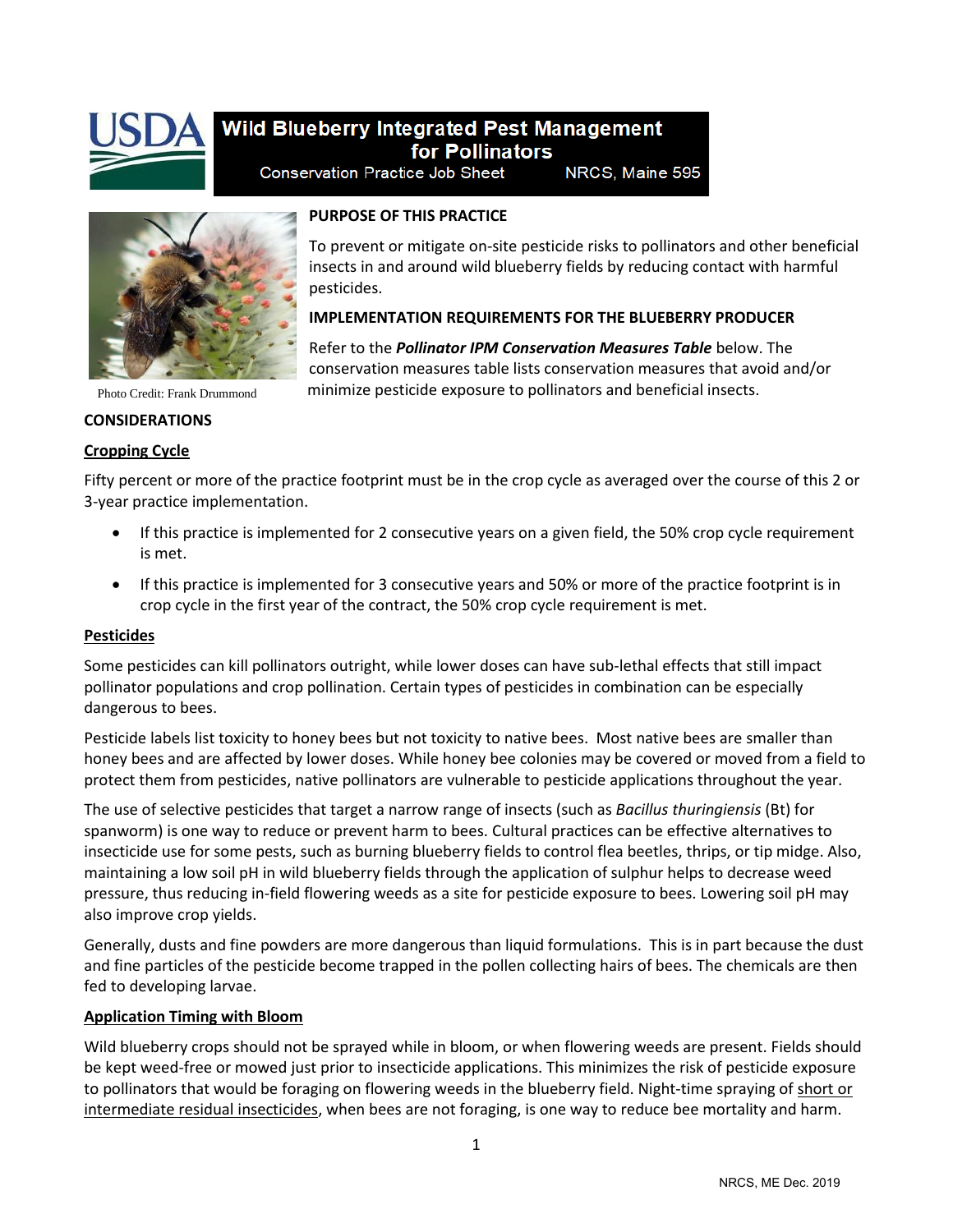## **Pesticide Drift**

Some blueberry producers and land managers create a **pollinator habitat** to support pollinators and beneficial insects that help control pests naturally. Others may allow field edges and other areas that contain flowering forbs to bloom. Producers should employ deliberate, planned measures to minimize pesticide drift onto these habitats for two major reasons: *Herbicide drift* can kill plants that pollinators depend on when crops are not in bloom, thus reducing the amount of foraging and egg-laying resources available, and *insecticides and fungicides that drift* onto the habitat can directly harm the pollinators.

Windbreaks, conservation buffers, and/or employment of spray application setbacks can be effective means to reduce pesticide drift from adjacent fields onto created or natural habitat. Spray drift can occur as either spray droplets, powders, or vapors. Factors effecting drift include weather, method of application, equipment settings, and spray formulation.

Weather related drift increases with temperature, wind velocity, convection air currents, and during temperature inversions. Wind related drift can be minimized by spraying in the evening when wind velocities are between 2 and 5 mph. Some pesticide labels provide specific guidelines on acceptable wind velocities for spraying a product.

During temperature inversions, spray droplets become trapped in a cool lower air mass and move laterally along the ground - resulting in pesticide drift. Temperature inversions often occur during clear conditions when cool night temperatures follow high day temperatures. Inversions are usually most significant when there is no wind during the early morning before the ground warms. Low humidity and high temperature conditions also promote drift through the evaporation of spray droplets and the corresponding reduction of particle size. Avoid spraying pesticides during inversion conditions.

Spray methods and equipment settings affect the potential for drift. Position nozzle heads close to blueberry plants. Small droplets are most likely to drift the longest distances, so aerial applications should be avoided where feasible. Sprayers should be properly calibrated, which reduces pesticide use, cost, and increases the efficiency of spray operations.

For more information on tactics to reduce pesticide exposure to pollinators, please see the following University of Maine Extension Bulletin, developed specifically for use with this practice:

[https://extension.umaine.edu/blueberries/factsheets/bees/2009-ipm-tactics-to-reduce-pesticide-exposure-to](https://extension.umaine.edu/blueberries/factsheets/bees/2009-ipm-tactics-to-reduce-pesticide-exposure-to-honey-and-native-bees/)[honey-and-native-bees/](https://extension.umaine.edu/blueberries/factsheets/bees/2009-ipm-tactics-to-reduce-pesticide-exposure-to-honey-and-native-bees/)

#### **RECORDKEEPING**

Recordkeeping is a requirement of this practice. Blueberry producers must record pesticide applications in a Pesticide Applicator's Log (PA Log). For conservation measures that do not involve the application of pesticides, recordkeeping may include, pest monitoring/scouting dates and results, photo documentation of completed conservation measures, copies of soil tests with recommended sulphur rates, and receipts for purchases of sulphur required to satisfy soil test recommendations.

#### **PESTICIDE APPLICATION**

Do not apply pesticides near sensitive areas, in accordance with product labeling. **Refer to attached Conservation Plan Map(s) for location of sensitive resources.**

#### **SAFETY**

• Prior to use, inspect and replace worn nozzle tips, cracked hoses, and faulty gauges on spray equipment.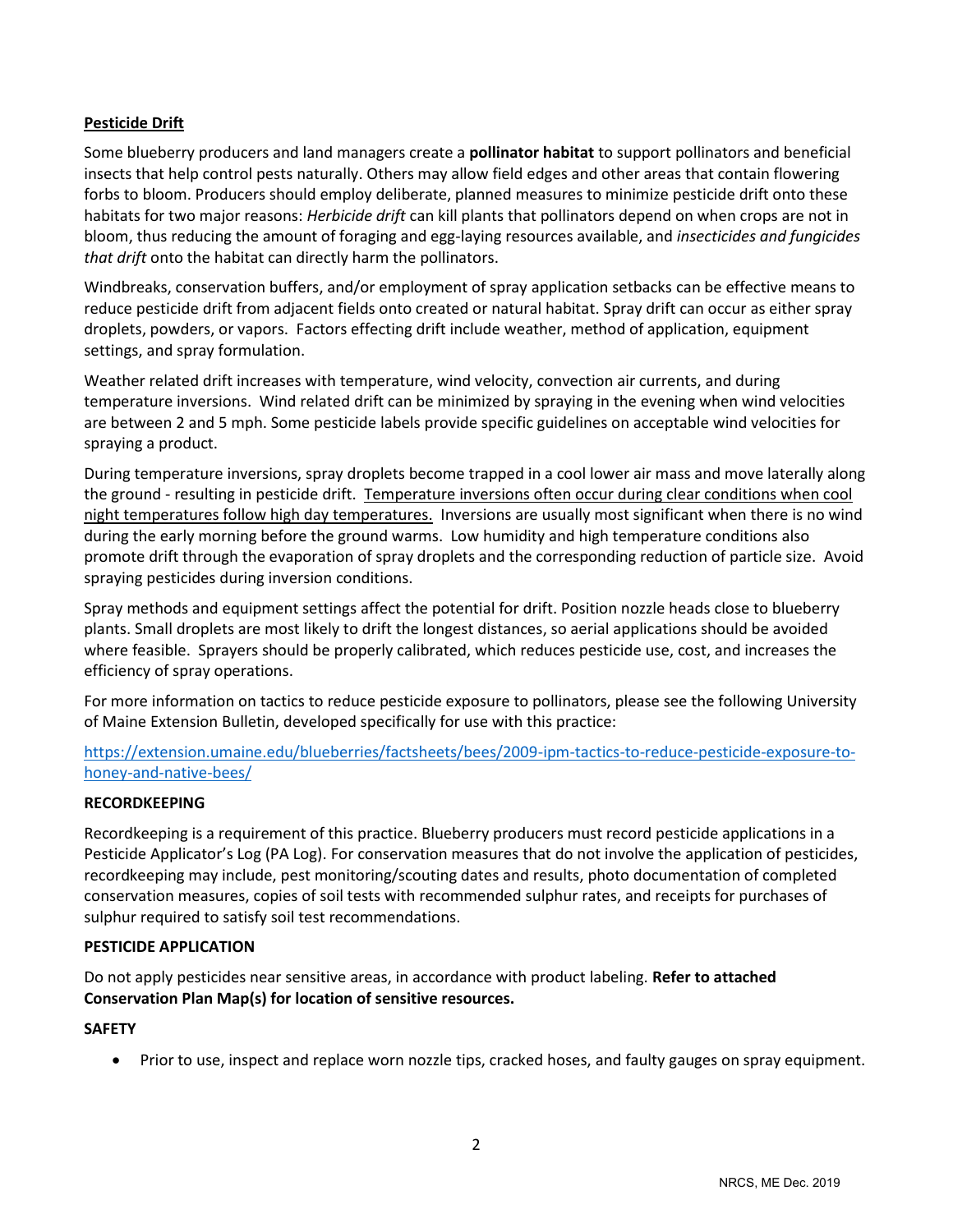- Follow label requirements for mixing/loading setbacks from wells, intermittent streams and rivers, natural or impounded ponds and lakes, and reservoirs.
- Post signs, according to label directions and/or federal, state, tribal, and local laws, around fields that have been treated. Follow restricted entry intervals.
- Dispose of herbicide and herbicide containers in accordance with label directions and adhere to federal, state, tribal, and local regulations.
- Read and follow label directions and maintain appropriate Material Safety Data Sheets (MSDS). MSDS and herbicide labels may be accessed on the Internet at: <http://www.agrian.com/labelcenter/results.cfm>
- The national Chemical Transportation Emergency Center (CHEMTRAC) telephone number is: 1-800- 424-9300
- For non-emergency information: The National Pesticide Information Center (NPIC) telephone number in Corvallis, Oregon, **1-800-858-7384** Monday to Friday,6:30 a.m. to 4:30 p.m.

#### **For Safety Emergencies Contact:**

**Northern New England Poison Center 22 Bramhall St. Portland, Maine 04102 1-800-222-1222**

#### **OPERATION AND MAINTENANCE FOR THIS PLAN**

- Review and update this plan periodically to: assess the need for new IPM strategies, respond to cropping system and pest complex changes, and avoid the development of pest resistance.
- Maintain mitigation techniques identified in the plan to ensure continued pollinator protection.
- Calibrate application equipment according to Extension and/or manufacturer recommendations before each season of use and with each major chemical change.
- Maintain records of pest management for at least two years. Application records shall be in accordance with State of Maine Pesticides Control Board Pesticide Record Keeping program and site-specific requirements.

| Producer:                 | Tract(s)/Fields(s) and cycle of<br>each field: |
|---------------------------|------------------------------------------------|
|                           | Acres:                                         |
| <b>Plan Developed By:</b> | Date:                                          |
| <b>Plan Approved By:</b>  | Date:                                          |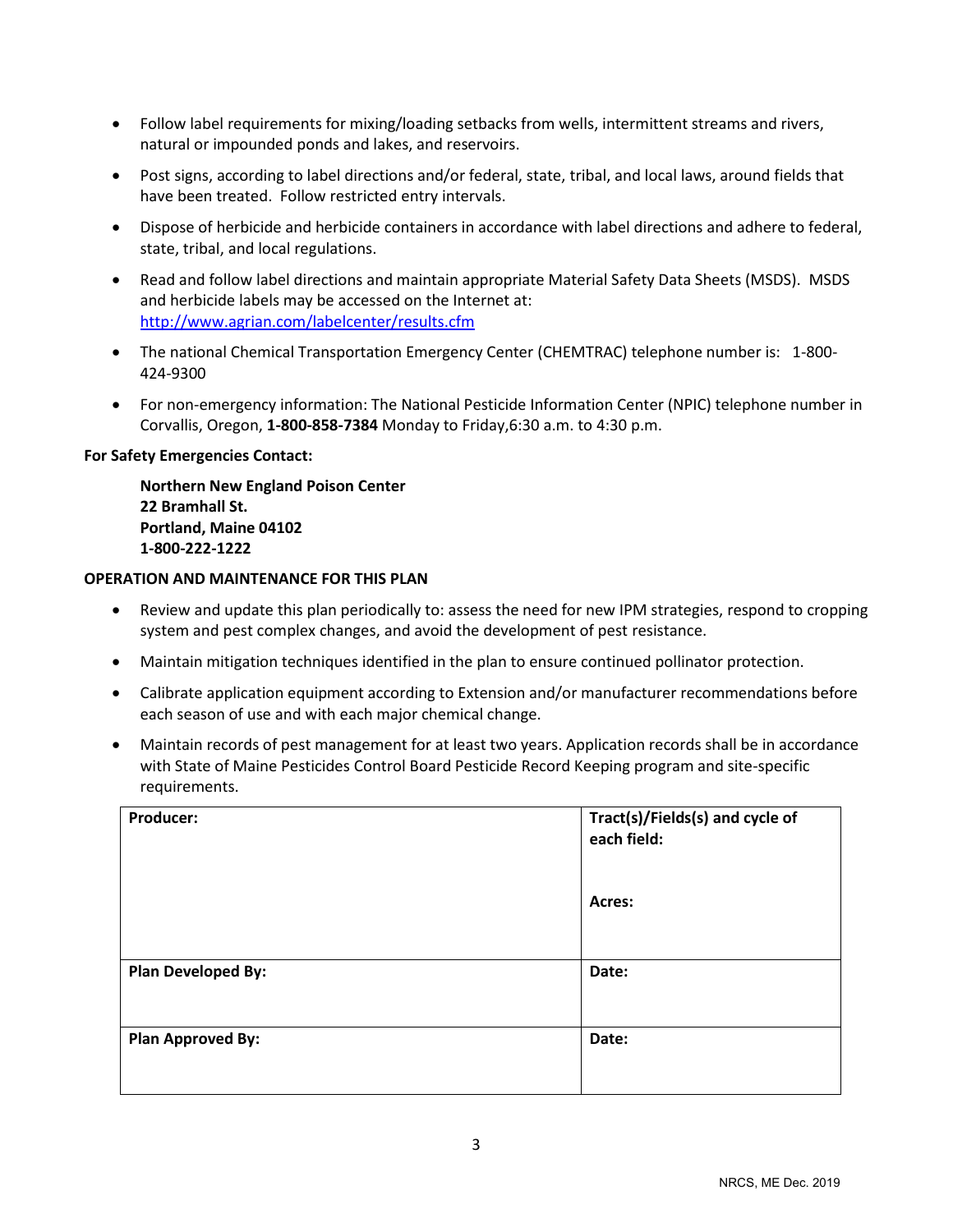# **Planning Inventory: LIST OF CURRENTLY USED PESTICIDES**

The drop down menus in these tables contain all pesticides approved by UMaine Extension for use in lowbush blueberry. If your client currently uses something that is not on this list, then consider suggesting the conservation measure, "Only use UMaine Extension recommended pesticides." There is no need to select both an active ingredient and trade name for a product.

# **Insecticides**

|                                      |                   |                  |                    | If lower toxicity replacement used<br>to meet conservation measures, list |
|--------------------------------------|-------------------|------------------|--------------------|---------------------------------------------------------------------------|
| <b>Insecticide Active Ingredient</b> | <b>Trade Name</b> | <b>When Used</b> | <b>Target Pest</b> | replacement here                                                          |
| Choose an item.                      | Choose an item.   |                  |                    |                                                                           |
| Choose an item.                      | Choose an item.   |                  |                    |                                                                           |
| Choose an item.                      | Choose an item.   |                  |                    |                                                                           |
| Choose an item.                      | Choose an item.   |                  |                    |                                                                           |
| Choose an item.                      | Choose an item.   |                  |                    |                                                                           |
| Choose an item.                      | Choose an item.   |                  |                    |                                                                           |
|                                      |                   |                  |                    |                                                                           |
|                                      |                   |                  |                    |                                                                           |
|                                      |                   |                  |                    |                                                                           |
|                                      |                   |                  |                    |                                                                           |

# **Fungicides**

| <b>Fungicide Active Ingredient</b> | <b>Trade Name</b> | <b>When Used</b> | <b>Target Pest</b> | If lower toxicity replacement used to<br>meet conservation measures, list<br>replacement here |
|------------------------------------|-------------------|------------------|--------------------|-----------------------------------------------------------------------------------------------|
| Choose an item.                    | Choose an item.   |                  |                    |                                                                                               |
| Choose an item.                    | Choose an item.   |                  |                    |                                                                                               |
| Choose an item.                    | Choose an item.   |                  |                    |                                                                                               |
| Choose an item.                    | Choose an item.   |                  |                    |                                                                                               |
| Choose an item.                    | Choose an item.   |                  |                    |                                                                                               |
| Choose an item.                    | Choose an item.   |                  |                    |                                                                                               |
|                                    |                   |                  |                    |                                                                                               |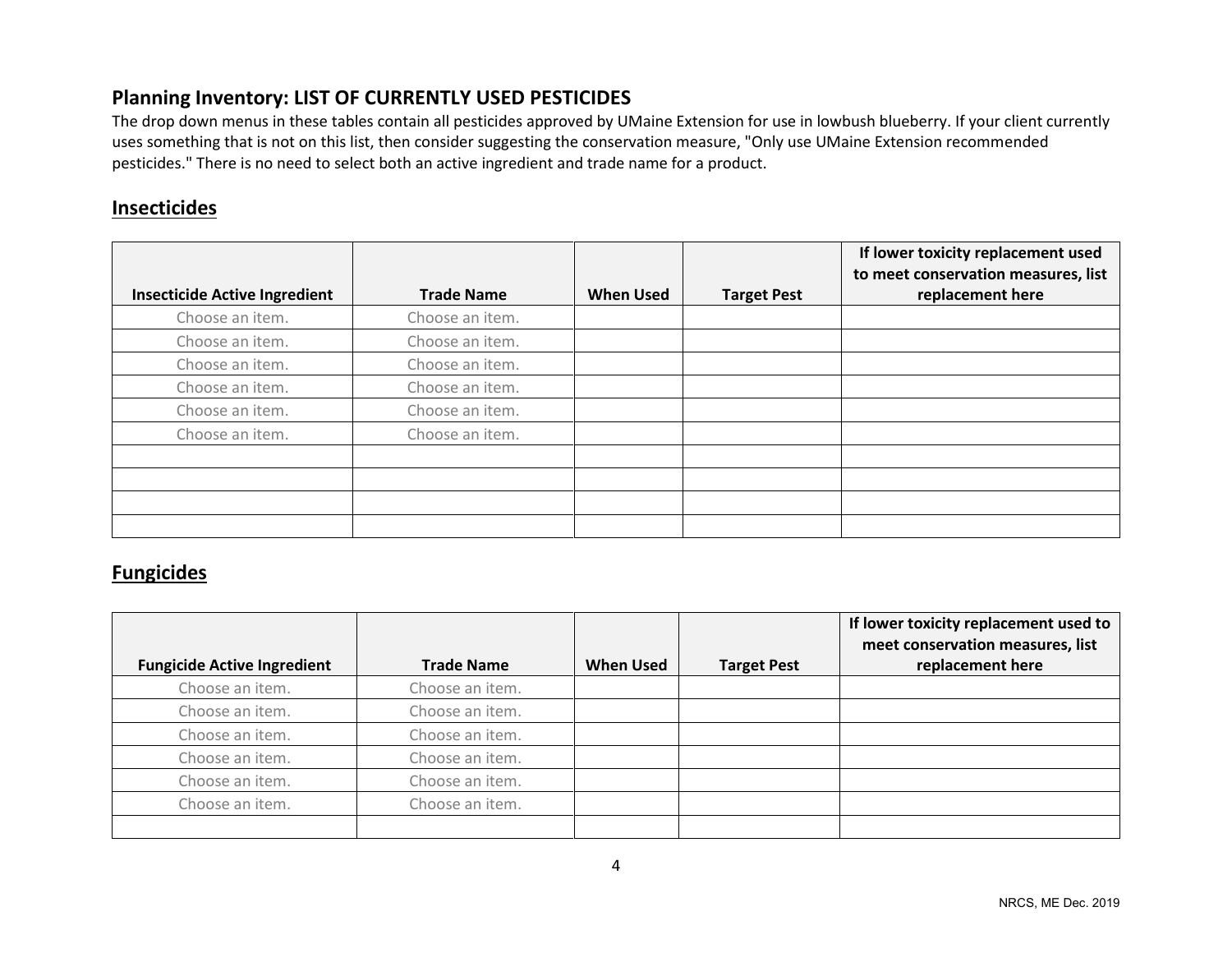|                                    |                   |                  |                    | If lower toxicity replacement used to<br>meet conservation measures, list |
|------------------------------------|-------------------|------------------|--------------------|---------------------------------------------------------------------------|
| <b>Fungicide Active Ingredient</b> | <b>Trade Name</b> | <b>When Used</b> | <b>Target Pest</b> | replacement here                                                          |
|                                    |                   |                  |                    |                                                                           |
|                                    |                   |                  |                    |                                                                           |
|                                    |                   |                  |                    |                                                                           |

# **Herbicides**

|                                    |                   |                  |                    | If lower toxicity replacement used to<br>meet conservation measures, list |
|------------------------------------|-------------------|------------------|--------------------|---------------------------------------------------------------------------|
| <b>Herbicide Active Ingredient</b> | <b>Trade Name</b> | <b>When Used</b> | <b>Target Pest</b> | replacement here                                                          |
| Choose an item.                    | Choose an item.   |                  |                    |                                                                           |
| Choose an item.                    | Choose an item.   |                  |                    |                                                                           |
| Choose an item.                    | Choose an item.   |                  |                    |                                                                           |
| Choose an item.                    | Choose an item.   |                  |                    |                                                                           |
| Choose an item.                    | Choose an item.   |                  |                    |                                                                           |
| Choose an item.                    | Choose an item.   |                  |                    |                                                                           |
|                                    |                   |                  |                    |                                                                           |
|                                    |                   |                  |                    |                                                                           |
|                                    |                   |                  |                    |                                                                           |
|                                    |                   |                  |                    |                                                                           |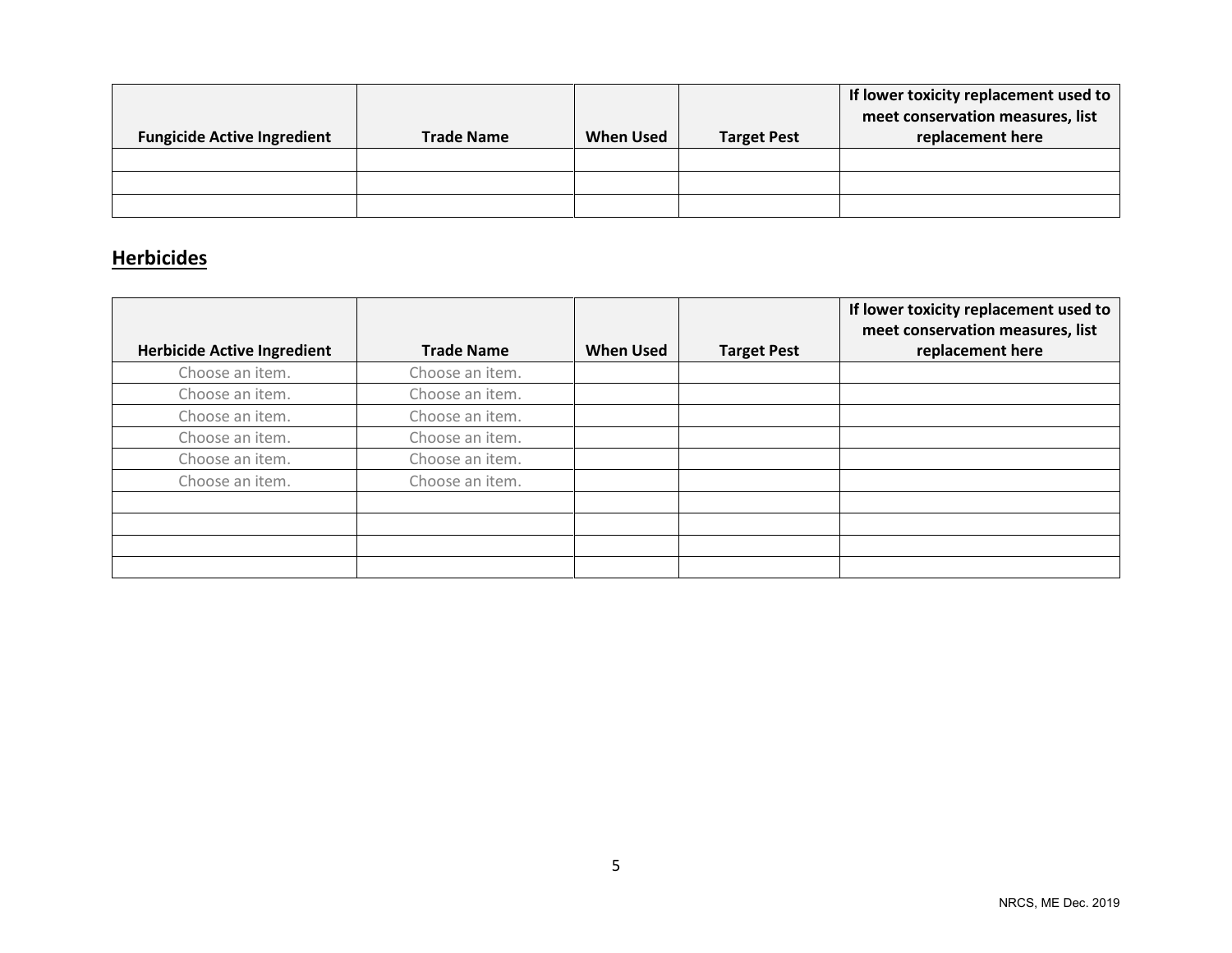#### **POLLINATOR IPM CONSERVATION MEASURES (PRACTICE 595) FOR WILD BLUEBERRY PRODUCERS**

The first two conservation measures are required when applicable. That is, the prohibition against systemic insecticides during bloom is only in place on fields in the crop cycle. To satisfy the requirements of practice for a field in the crop year, the produer must accumulate a total of 12 points (including 8 points for the two required activities). In the prune year, the producer must accumulate only 8 points (including 4 points for the required monitoring and pest action thresholds). Except for Required Activities 1 and 2, all selected conservation measures must be newly adopted. The conservation measures selected may differ between years and fields.

|                          | #                       |                                                             |                                                                                                                                                                                                                                                                                                                                                                                                                                                                                                                                             |                                                                                                                                                                                                               | <b>Check if</b>                      | <b>Planned for</b> |                    | <b>Point</b> |
|--------------------------|-------------------------|-------------------------------------------------------------|---------------------------------------------------------------------------------------------------------------------------------------------------------------------------------------------------------------------------------------------------------------------------------------------------------------------------------------------------------------------------------------------------------------------------------------------------------------------------------------------------------------------------------------------|---------------------------------------------------------------------------------------------------------------------------------------------------------------------------------------------------------------|--------------------------------------|--------------------|--------------------|--------------|
|                          |                         | <b>Activity</b>                                             | <b>Information</b>                                                                                                                                                                                                                                                                                                                                                                                                                                                                                                                          | <b>Required Records</b>                                                                                                                                                                                       | <b>Currently</b><br><b>Practiced</b> |                    | <b>Bloom</b> Prune | <b>Value</b> |
| <b>Required Activity</b> | $\mathbf{1}$            | No systemic<br>insecticides<br>before or<br>during bloom    | Do not apply systemic insecticides (1) (e.g.,<br>neonicotinoids) until AFTER crop bloom. Wild blueberries<br>typically bloom from May 15 to June 15. Required only on<br>crop year fields.                                                                                                                                                                                                                                                                                                                                                  | Contract year's PA Log*<br>demonstrating adherence to<br>this conservation measure                                                                                                                            |                                      |                    |                    | 4            |
|                          | $\overline{2}$          | <b>Monitoring &amp;</b><br><b>Pest Action</b><br>Thresholds | Only necessary for five major pests described in guidance<br>document (4) and for mummyberry. For insects: conduct<br>pest monitoring and only apply insecticides in a field only<br>when the University of Maine Extension's action thresholds<br>(4) are reached. For mummyberry: Use the University of<br>Maine Extension's Mummyberry Forecast Model (5). Apply<br>fungicides for mummyberry if University of Maine<br>Extension's Mummyberry Forecast Model predicts an<br>infection. Use as applicable on crop and prune year fields. | Contract year's PA Log* that<br>includes threshold monitoring<br>data and action thresholds used.                                                                                                             |                                      |                    |                    | 4            |
|                          | $\overline{\mathbf{3}}$ | Only UME<br>recommended<br>pesticides                       | Only use pesticides that are listed for wild blueberries by<br>the University of Maine Cooperative Extension (1,2,3).<br>Use on crop or prune year fields.                                                                                                                                                                                                                                                                                                                                                                                  | Contract year's PA Log*<br>demonstrating adherence to this<br>conservation measure                                                                                                                            |                                      |                    |                    | $\mathbf{1}$ |
| <b>Options</b>           | $\overline{a}$          | No insecticides<br>during bloom                             | Do not apply any insecticides during crop bloom (typically<br>from May 15 to June 15). Use only on crop year fields.                                                                                                                                                                                                                                                                                                                                                                                                                        | Contract year's PA Log*<br>demonstrating adherence to this                                                                                                                                                    |                                      |                    |                    | $2^{\circ}$  |
| Pesticides Use           | 5                       | Evening<br>spraying                                         | Instead of applying long-persistence insecticides during the<br>day, apply short or moderate persistence insecticides in the<br>evening (3 hours prior to sunset). University of Maine<br>Extension Insecticide Fact Sheet lists short, moderate, and<br>long-persistence insecticides (1). Use on crop or prune year<br>fields.                                                                                                                                                                                                            | Documentation that indicates<br>prior use of long-residual<br>insecticides during the day AND<br>contract year's PA log indicating<br>evening applications of<br>short/intermediate residual<br>insecticides. |                                      |                    |                    | $\mathbf{1}$ |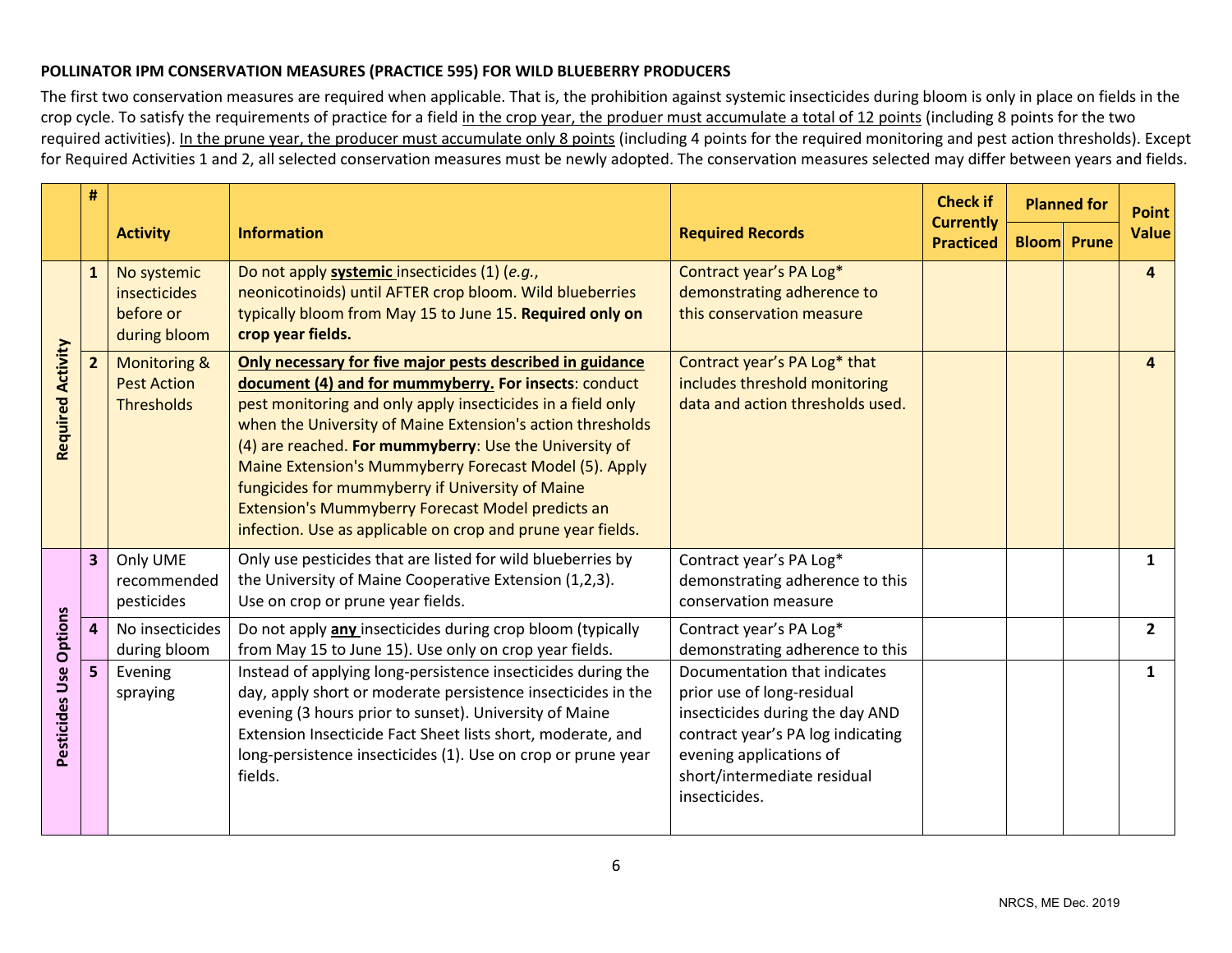|                       | #<br><b>Information</b><br><b>Activity</b> |                                                                              | <b>Required Records</b>                                                                                                                                                                                                                                                                                                                                                                                                                                                                                                                                                                      | <b>Check if</b>                                                                                                                                                                                                                                         | <b>Planned for</b>                   | <b>Point</b>       |                |
|-----------------------|--------------------------------------------|------------------------------------------------------------------------------|----------------------------------------------------------------------------------------------------------------------------------------------------------------------------------------------------------------------------------------------------------------------------------------------------------------------------------------------------------------------------------------------------------------------------------------------------------------------------------------------------------------------------------------------------------------------------------------------|---------------------------------------------------------------------------------------------------------------------------------------------------------------------------------------------------------------------------------------------------------|--------------------------------------|--------------------|----------------|
|                       |                                            |                                                                              |                                                                                                                                                                                                                                                                                                                                                                                                                                                                                                                                                                                              |                                                                                                                                                                                                                                                         | <b>Currently</b><br><b>Practiced</b> | <b>Bloom</b> Prune | <b>Value</b>   |
| 6                     |                                            | Low-toxic<br>insecticides or<br>biologicals                                  | Instead of applying moderate or high-toxicity insecticides,<br>employ biological controls (e.g., Bt, Mycotrol) and/or low-<br>toxicity pesticides instead of moderate or high-toxicity<br>insecticides. The University of Maine Extension fact sheet<br>lists effective biocontrol options, and which insecticides<br>are considered low, moderately, and highly toxic to<br>pollinators (1). Use on crop or prune year fields.                                                                                                                                                              | Documentation that indicates<br>prior use of moderate or highly<br>toxic insecticides AND contract<br>year's PA Log that lists no<br>moderate or highly toxic<br>insecticides and indicates use of<br>biologicals or low-toxic<br>insecticides instead. |                                      |                    | $\mathbf{1}$   |
| Pesticide Use Options | 7                                          | No tank mixing<br>of insecticides<br>or fungicides                           | Do not spray more than one insecticide or fungicide at a<br>time. Herbicides may be tank mixed. Synergistic effects of<br>pesticides can be very detrimental to bees.<br>Insecticides/fungicides should be applied separately and<br>several days apart. Use on crop or prune year fields.                                                                                                                                                                                                                                                                                                   | Contract year's PA Log*<br>demonstrating that no more<br>than no more than 1 insecticide<br>or fungicide was applied on the<br>same field on the same day.                                                                                              |                                      |                    | $\mathbf{1}$   |
|                       | 8                                          | No fungicides<br>during bloom                                                | Do not apply fungicides (2) during crop bloom (typically May<br>15 to June 15). Use only on crop year fields.                                                                                                                                                                                                                                                                                                                                                                                                                                                                                | Contract year's PA Log*<br>demonstrating adherence to<br>this conservation measure.                                                                                                                                                                     |                                      |                    | $\overline{2}$ |
|                       | 9                                          | No DMI<br>fungicides<br>within 3 days of<br>neonicotinoids<br>or pyrethroids | Do not apply demethylation inhibitor fungicides (DMI)<br>fungicides (2) within 3 days of neonicotinoid or pyrethroid<br>applications. DMI fungicides (e.g., fenbuconazole,<br>propiconazole) can increase the toxicity of neonicotinoid<br>and pyrethroid insecticides. Use on crop or prune year<br>fields.                                                                                                                                                                                                                                                                                 | Contract year's PA Log*<br>demonstrating adherence to<br>this conservation measure.                                                                                                                                                                     |                                      |                    | $\mathbf{1}$   |
| 10                    |                                            | Application<br>buffer**                                                      | Establish a fungicide and insecticide free buffer around<br>major pollinator habitat areas: 10 feet for hand-applications<br>(e.g., backpack or handheld sprayer); 40 feet for ground-<br>based applications. Pollinator habitat includes any areas<br>with permanent flowering habitat (e.g., old fields, flowering<br>crops, flowering cover crops, and intentionally created<br>pollinator habitat). If spatial buffers consist of an unsprayed<br>section of a blueberry field then the buffer must be clearly<br>delineated via a physical marker. Use on crop or prune year<br>fields. | Install signs and flagging to<br>delineate a pesticide-free<br>buffer. If warranted, signs<br>should be installed every 100<br>feet. Provide photo<br>documentation of signs and<br>flags.                                                              |                                      |                    | $\overline{2}$ |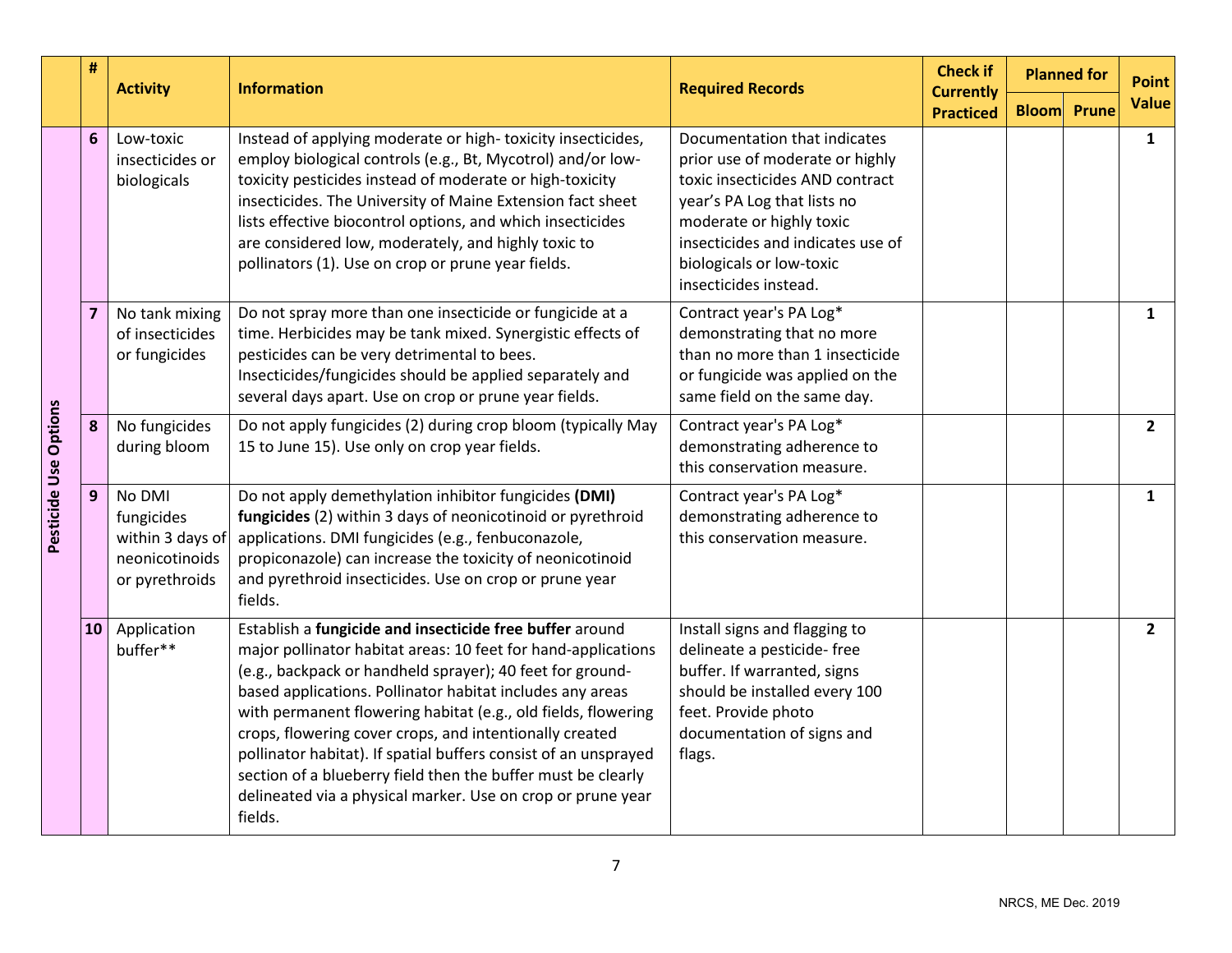|                                  | #  | <b>Activity</b><br><b>Information</b> |                                                                                                                                                                                                                                                                                                                                                                                                                                                                                                                           |                                                                                                                                                                                                                                     | <b>Check if</b><br><b>Currently</b> |                    | <b>Planned for</b> | <b>Point</b> |
|----------------------------------|----|---------------------------------------|---------------------------------------------------------------------------------------------------------------------------------------------------------------------------------------------------------------------------------------------------------------------------------------------------------------------------------------------------------------------------------------------------------------------------------------------------------------------------------------------------------------------------|-------------------------------------------------------------------------------------------------------------------------------------------------------------------------------------------------------------------------------------|-------------------------------------|--------------------|--------------------|--------------|
|                                  |    |                                       |                                                                                                                                                                                                                                                                                                                                                                                                                                                                                                                           | <b>Required Records</b>                                                                                                                                                                                                             | <b>Practiced</b>                    | <b>Bloom</b> Prune |                    | <b>Value</b> |
| <b>Cultural Activity Options</b> | 11 | Avoid pesticide<br>drift              | Avoid spray drift onto flowering areas (especially field<br>edges and pollinator plantings). Initiate spraying only<br>when wind speed is between 2 and 5 mph. If below 2 mph,<br>air temperature inversion conditions may exist. Air<br>temperature inversions provide perfect conditions for<br>small pesticide droplets to drift away from target plants.<br>Indications of a temperature inversion include: fog, dew<br>on the upper blueberry leaves, very calm conditions (7).<br>Use on crop or prune year fields. | Contract year's PA Log*. PA Log<br>should identify wind speeds<br>when pesticide was applied.<br>Pesticides should not be<br>sprayed when wind speed is ><br>5 mph or when conditions for<br>an air temperature inversion<br>exist. |                                     |                    |                    | $\mathbf{1}$ |
|                                  | 12 | Remove<br>flowering<br>weeds          | Remove flowering weeds in blueberry field before<br>insecticide or fungicide spray applications. Mechanical<br>(weed whacker) or chemical (herbicides) treatments can be<br>used to remove flowering weeds. Use on crop or prune year<br>fields.                                                                                                                                                                                                                                                                          | Provide documentation (e.g.,<br>photos) of significant flowering<br>weed reduction (before and<br>after) by time of spray<br>application.                                                                                           |                                     |                    |                    | $\mathbf{1}$ |
|                                  | 13 | Sulphur<br>for weed<br>control        | Maintaining a low pH through the application of sulphur<br>helps to decrease weed pressure, reducing the risk of<br>exposing bees foraging on weeds to pesticides. Sulphur<br>must be applied at a rate recommended by the University of<br>Maine Soil Laboratory based upon a recent (past 3 years)<br>soil test. Use in crop or prune year fields.                                                                                                                                                                      | Provide copies of soil test(s)<br>with sulphur recommended<br>rates, receipt for amount of<br>sulphur required to satisfy soil<br>test recommendations.                                                                             |                                     |                    |                    | $\mathbf{1}$ |
|                                  | 14 | Spot burning                          | Use targeted spot-burning as the primary method to<br>control one or more pests and reduce the need for<br>pesticide applications. Can be used to control, e.g., thrips<br>and/or tip midge. Use in crop or prune year fields.                                                                                                                                                                                                                                                                                            | Provided a copy of pest<br>monitoring/scouting records<br>and/or photo documentation<br>of spot-burning.                                                                                                                            |                                     |                    |                    | $\mathbf{1}$ |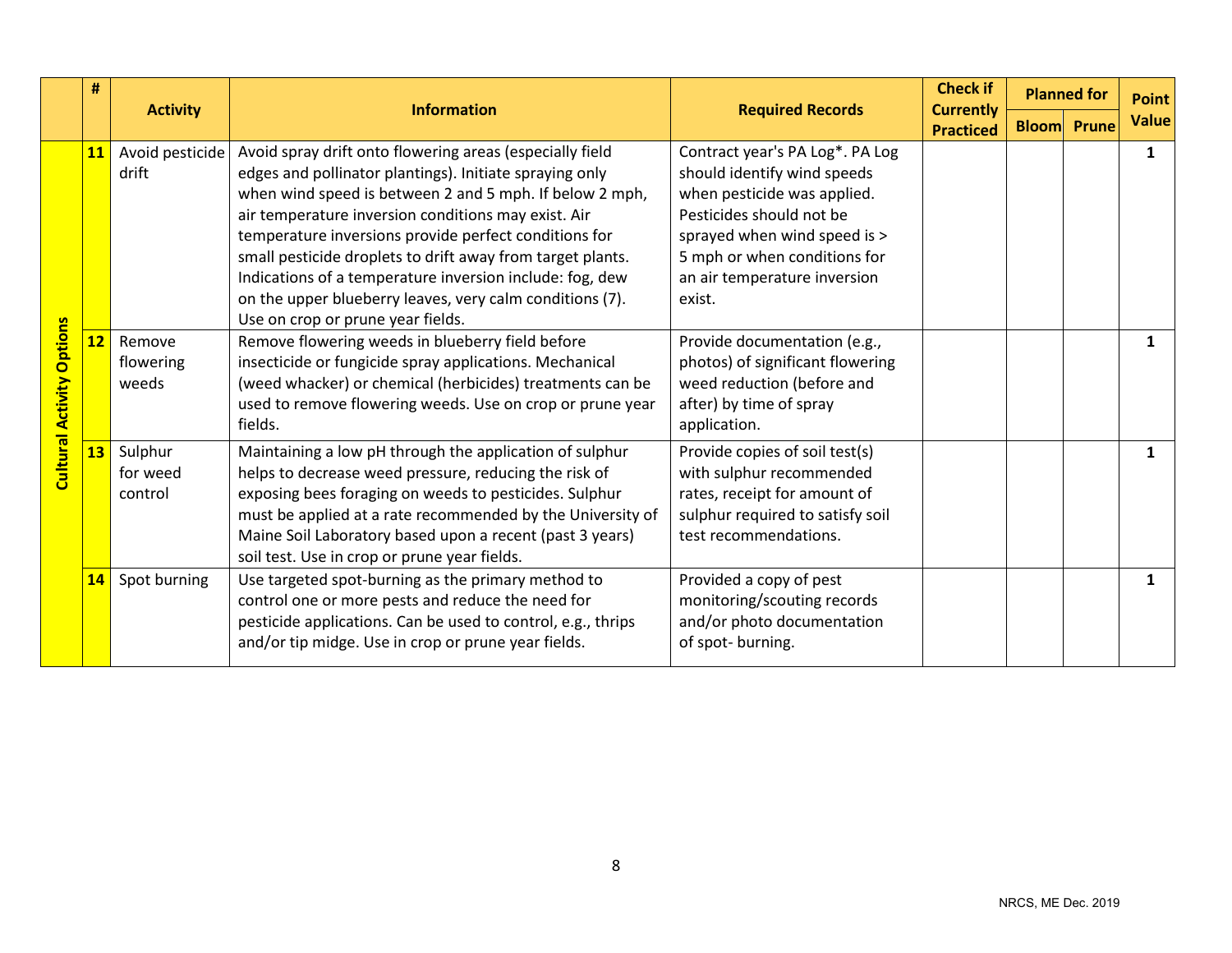|                                                                                                                                    | #  | <b>Required Records</b><br><b>Information</b><br><b>Activity</b> | <b>Check if</b><br><b>Currently</b>                                                                                                                                                                                       |                                                                                                                                                       | <b>Planned for</b> | <b>Point</b> |                    |              |
|------------------------------------------------------------------------------------------------------------------------------------|----|------------------------------------------------------------------|---------------------------------------------------------------------------------------------------------------------------------------------------------------------------------------------------------------------------|-------------------------------------------------------------------------------------------------------------------------------------------------------|--------------------|--------------|--------------------|--------------|
|                                                                                                                                    |    |                                                                  |                                                                                                                                                                                                                           |                                                                                                                                                       | <b>Practiced</b>   |              | <b>Bloom</b> Prune | <b>Value</b> |
| ptio<br>ō                                                                                                                          | 15 | Attend<br>workshop                                               | Attend a pollinator short course, workshop, or presentation<br>for which Pesticide Applicator credits are provided. One<br>course per year will satisfy all fields (regardless of cycle)<br>treated within the same year. | Carbon copy of attendance<br>record provided by Maine<br>Board of Pesticide Control at<br>course. Course subject matter<br>must be about pollinators. |                    |              |                    |              |
| Education                                                                                                                          | 16 | Monitor<br>pollination                                           | Record honey bee and native bee pollinators on blueberry<br>blossoms to estimate fruit set. Monitoring should be done<br>in each field and in accordance with this UMaine Extension<br>video (8). Use in crop year only.  | Provide copy of completed<br><b>Estimating Bee Abundance</b><br>Worksheet for each field (9).                                                         |                    |              |                    |              |
| <b>Total Points</b> (Must achieve at least 12 points in crop year fields)<br>(Must achieve at least 8 points in prune year fields) |    |                                                                  |                                                                                                                                                                                                                           |                                                                                                                                                       |                    |              |                    |              |

- (1) UMaine's Insecticide Fact Sheet: Available in USDA-NRCS Maine eFOTG under the IPM (595) practice for pollinators. A hard copy should be provided to client.
- (2) UMaine's Fungicide Fact Sheet: Available in USDA-NRCS Maine eFOTG under the IPM (595) practice for pollinators. A hard copy should be provided to client.
- (3) UMaine's Herbicide Fact Sheet: Available in USDA-NRCS Maine eFOTG under the IPM (595) practice for pollinators. A hard copy should be provided to client.
- (4) Maine NRCS 595 blueberry pest monitoring guide: Available in USDA-NRCS Maine eFOTG under the IPM (595) practice for pollinators. A hard copy should be provided to client.
- (5) UMaine's Mummyberry Forecast Model: <https://extension.umaine.edu/blueberries/blog>
- (6) Maine NRCS 327 Practice Standard: [https://efotg.sc.egov.usda.gov/references/public/ME/Code380\\_new.pdf](https://efotg.sc.egov.usda.gov/references/public/ME/Code380_new.pdf)
- (7) UMaine Fact sheet 303, Minimizing off-target deposition: [https://extension.umaine.edu/blueberries/factsheets/integrated-crop-management/minimizing-off](https://extension.umaine.edu/blueberries/factsheets/integrated-crop-management/minimizing-off-target-deposition-of-pesticide-applications/)[target-deposition-of-pesticide-applications/](https://extension.umaine.edu/blueberries/factsheets/integrated-crop-management/minimizing-off-target-deposition-of-pesticide-applications/)
- (8) UMaine video on how to estimate abundance of bees in Maine blueberries[: https://extension.umaine.edu/blueberries/factsheets/production/wild-blueberry](https://extension.umaine.edu/blueberries/factsheets/production/wild-blueberry-videos/#estimate-bee)[videos/#estimate-bee](https://extension.umaine.edu/blueberries/factsheets/production/wild-blueberry-videos/#estimate-bee)
- (9) Estimating Bee Abundance Worksheet: Available in USDA-NRCS Maine eFOTG under the IPM (595) practice for pollinators. A hard copy should be provided to client.

**\*PA Log: Producer must provide a copy of the contract year's Pesticide Applicator's Log, and then copies of log for each year contracted.**

**\*\*Application buffer guidelines correspond to requirements for spray buffers around NRCS cost-shared (or CTA supported) pollinator habitats under the New England Pollinator Partnership. If application is under the New England Pollinator Partnership, producer must follow buffer BMP guidelines around NRCS costshared (or CTA supported) pollinator habitats.**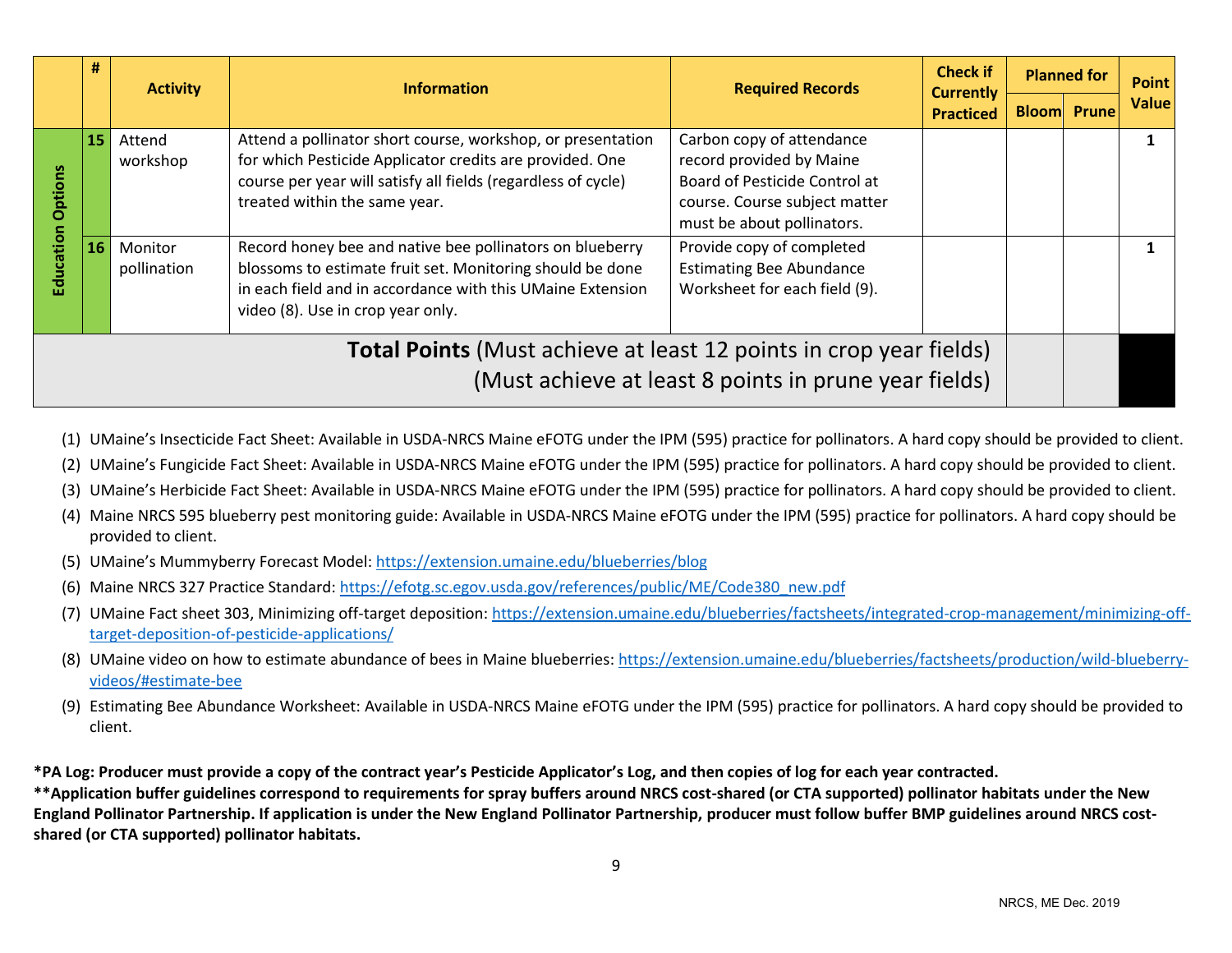| Scoresheet: Point-Tracking for Practice IPM for Pollinators (595)<br>(Fill out at Planning, compare to records and check off each item when performing Checkout) |                                                  |                                                             |                                                            |                                                             |                                                            |                                                             |
|------------------------------------------------------------------------------------------------------------------------------------------------------------------|--------------------------------------------------|-------------------------------------------------------------|------------------------------------------------------------|-------------------------------------------------------------|------------------------------------------------------------|-------------------------------------------------------------|
| Planned items. Identify by category                                                                                                                              | Year 1:20___                                     |                                                             | Year 2: 20___                                              |                                                             | Year 3 (optional): 20___                                   |                                                             |
| and item number from Jobsheet<br>list. (ex: $P-3$ )<br>P= Pesticide Use<br>C= cultural practice<br>$E =$ Education<br>$R = Required$                             | <b>Crop Year Fields,</b><br><b>Points Earned</b> | <b>Prune Year Fields,</b><br><b>Points</b><br><b>Earned</b> | <b>Crop Year Fields,</b><br><b>Points</b><br><b>Earned</b> | <b>Prune Year Fields,</b><br><b>Points</b><br><b>Earned</b> | <b>Crop Year Fields,</b><br><b>Points</b><br><b>Earned</b> | <b>Prune Year Fields,</b><br><b>Points</b><br><b>Earned</b> |
| $R-1$ No systemics before/during<br>bloom*                                                                                                                       |                                                  | NA 4 pts                                                    |                                                            | NA 4 pts                                                    |                                                            | NA 4 pts                                                    |
| $R-2$ Monitoring/Thresholds**                                                                                                                                    |                                                  |                                                             |                                                            |                                                             |                                                            |                                                             |
|                                                                                                                                                                  |                                                  |                                                             |                                                            |                                                             |                                                            |                                                             |
|                                                                                                                                                                  |                                                  |                                                             |                                                            |                                                             |                                                            |                                                             |
|                                                                                                                                                                  |                                                  |                                                             |                                                            |                                                             |                                                            |                                                             |
|                                                                                                                                                                  |                                                  |                                                             |                                                            |                                                             |                                                            |                                                             |
|                                                                                                                                                                  |                                                  |                                                             |                                                            |                                                             |                                                            |                                                             |
|                                                                                                                                                                  |                                                  |                                                             |                                                            |                                                             |                                                            |                                                             |
|                                                                                                                                                                  |                                                  |                                                             |                                                            |                                                             |                                                            |                                                             |
|                                                                                                                                                                  |                                                  |                                                             |                                                            |                                                             |                                                            |                                                             |
|                                                                                                                                                                  |                                                  |                                                             |                                                            |                                                             |                                                            |                                                             |
|                                                                                                                                                                  |                                                  |                                                             |                                                            |                                                             |                                                            |                                                             |
| <b>Total Annual Score:</b>                                                                                                                                       |                                                  |                                                             |                                                            |                                                             |                                                            |                                                             |
| Notes:                                                                                                                                                           |                                                  |                                                             |                                                            |                                                             |                                                            |                                                             |

\*Required item in Crop Year only \*\*Required item every year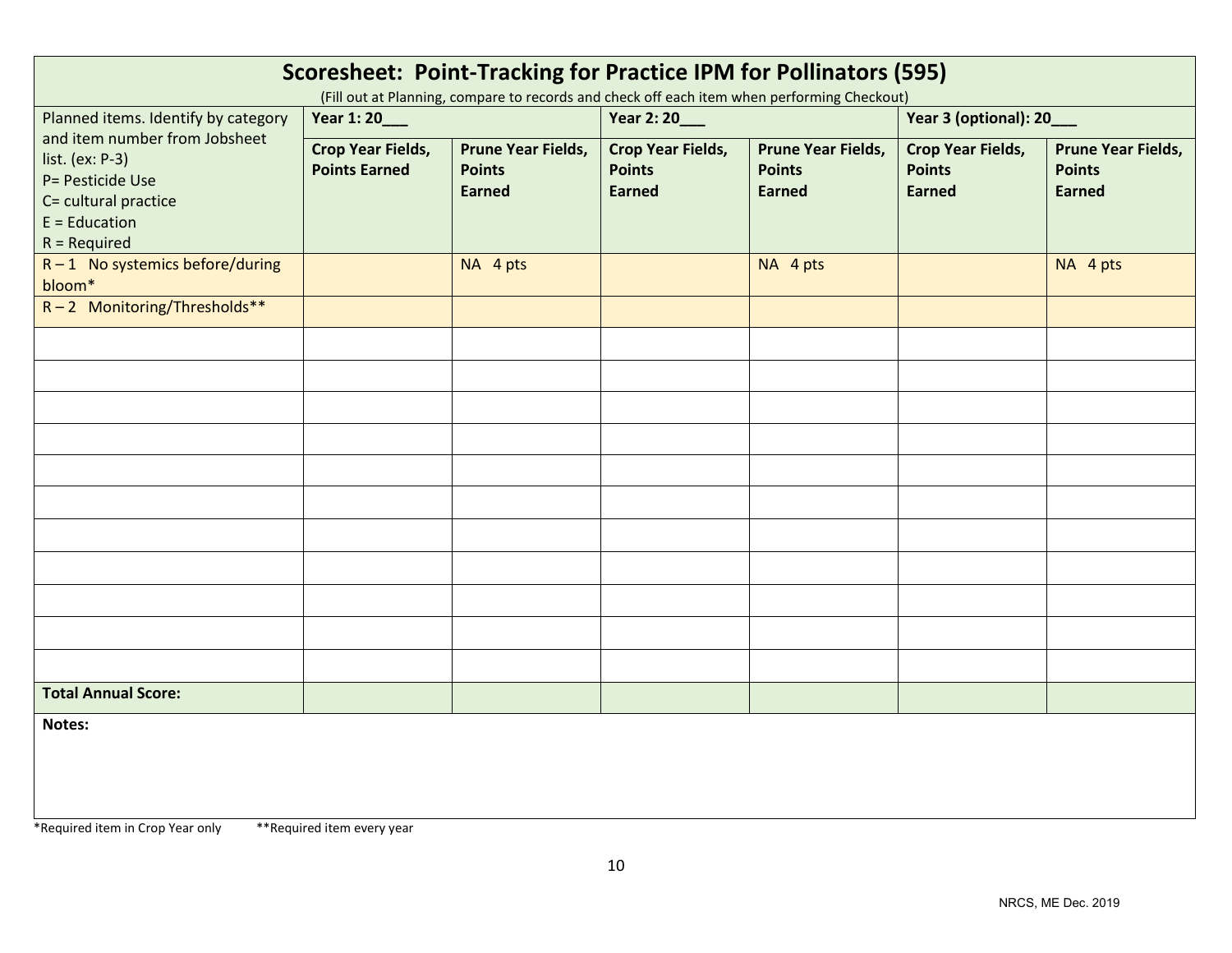| <b>IPM Activities Producer Record-Keeping Sheet*</b> | <b>YEAR</b> |
|------------------------------------------------------|-------------|
|------------------------------------------------------|-------------|

| Date | <b>Activity</b> | Location/Crop Cycle/Acres | <b>Notes and Relevant Pages in Applicator Log</b> |
|------|-----------------|---------------------------|---------------------------------------------------|
|      |                 |                           |                                                   |
|      |                 |                           |                                                   |
|      |                 |                           |                                                   |
|      |                 |                           |                                                   |
|      |                 |                           |                                                   |
|      |                 |                           |                                                   |
|      |                 |                           |                                                   |
|      |                 |                           |                                                   |
|      |                 |                           |                                                   |
|      |                 |                           |                                                   |
|      |                 |                           |                                                   |
|      |                 |                           |                                                   |
|      |                 |                           |                                                   |
|      |                 |                           |                                                   |
|      |                 |                           |                                                   |
|      |                 |                           |                                                   |
|      |                 |                           |                                                   |
|      |                 |                           |                                                   |
|      |                 |                           |                                                   |
|      |                 |                           |                                                   |
|      |                 |                           |                                                   |
|      |                 |                           |                                                   |
|      |                 |                           |                                                   |
|      |                 |                           |                                                   |
|      |                 |                           |                                                   |

**\***Recordkeeping is required for practice payment. This format is not required. It is offered as an option.